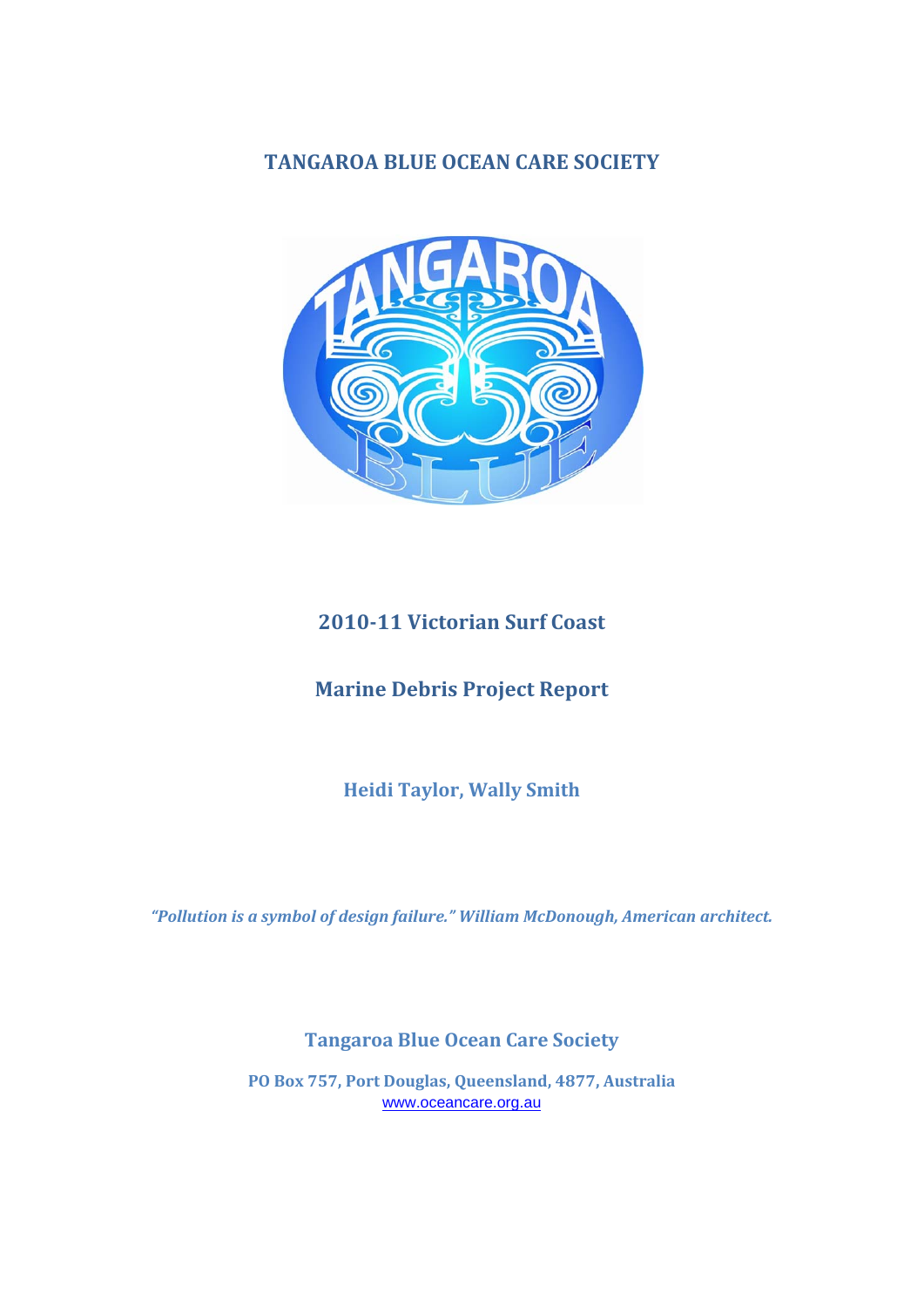



### **Introduction**

Tangaroa Blue Ocean Care Society (TBOCS), www.oceancare.org.au is a non-profit organisation registered on the Department of Environment's Register of Environmental Organisations.

In 2004 TBOCS founded the South West Marine Debris Project (SWMDP) to focus on the issue of marine debris in the south west region of Western Australia. The aim of the project is to find ways of reducing the amount of marine debris making its way into our oceans and impacting marine life.

In 2010 TBOCS launched the Victorian Marine Debris Project with the support of Surfrider Foundation Australia and with funding from a Caring for our Country Grant. The aim of the project was to remove debris, identify those items impacting the Victorian coastline, contributing to the National Marine Debris Database and engage communities into a national marine debris project.

Over 5,000 TBOCS volunteers have collected more than 650,000 items of rubbish from beaches around Australia and New Zealand since 2004. In its seventh year of the Australian Marine Debris Initiative, data on what is making up the debris and where it is coming from is helping to create strategies to reduce the amount of rubbish in local waters.

In every square mile of ocean it is estimated that there are over 46,000 pieces of plastic, resulting in the deaths of more than 1 million seabirds and 100,000 marine animals every year. This includes 20 Australian endangered animals, including sharks, turtles and marine mammals.

Impacts of marine debris on wildlife include entanglement that can cause restricted mobility, drowning, starvation, smothering and wounding, which in turn leads to infections, amputation of limbs and death. Debris may also be confused with prey species and ingested by marine wildlife, causing physical blockage in the digestive system and leading to internal injuries and starvation.





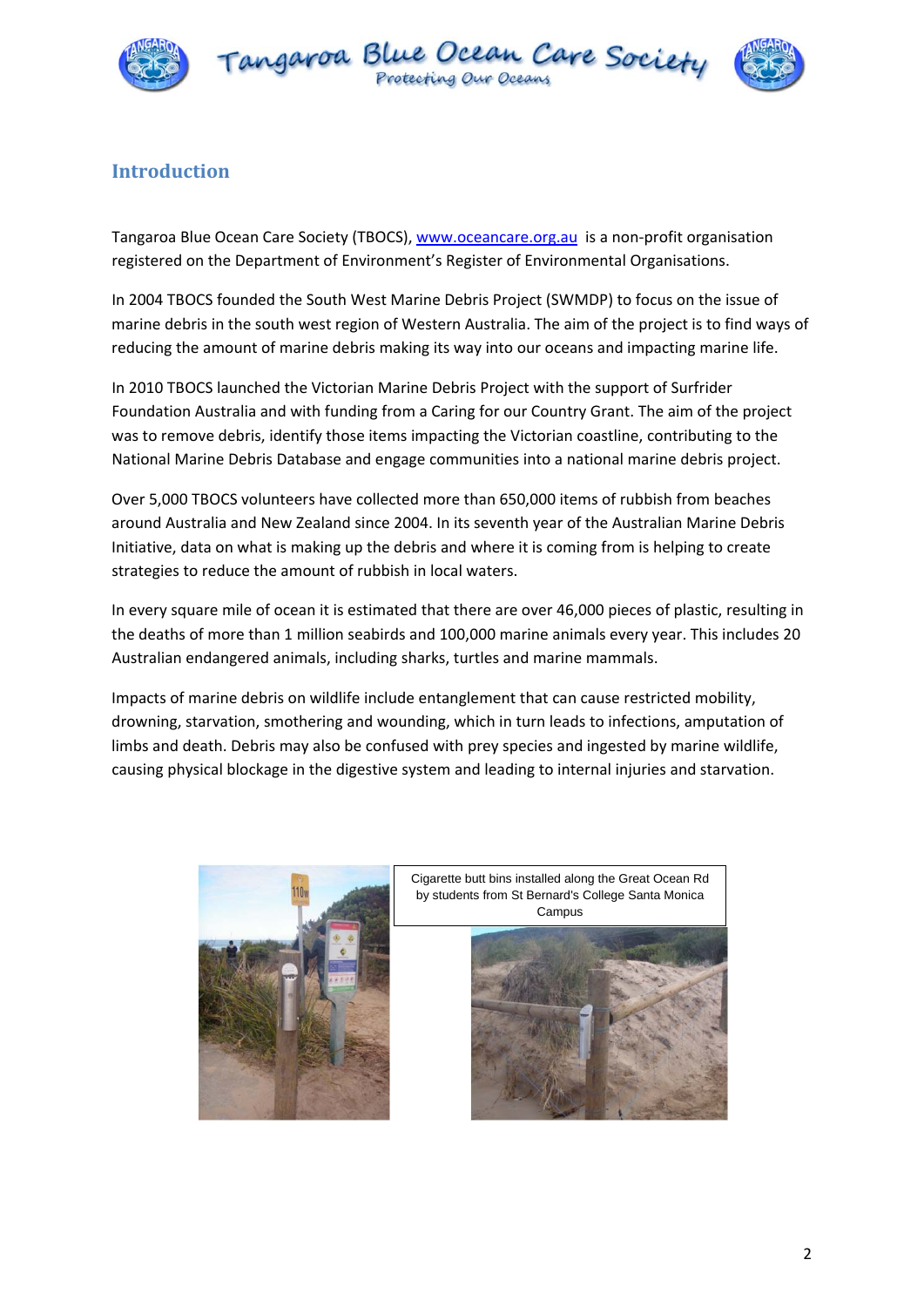



### **Summary**

The Victorian Surf Coast 2010‐2011 project collected 26,670 items of debris weighing 1907Kg from Victorian beaches. This enabled us to characterise the debris, indicate debris sources and to give a very basic comparison between debris on the Surf Coast and inside Port Phillip Bay.

Beach litter and street litter are indicated as the main sources of debris on Victoria's Surf Coast and within Port Phillip Bay. The levels of debris within this project period are likely to reflect a high input of land based litter generated in the September 2010 and the January – February 2011 flood events especially in Port Phillip Bay.

Plastic items made up 82% of the project total and cigarette butts were the most numerous item.

Data from this project shows half of the debris on the Surf Coast is due to litter generated on site or coming from runoff. Offshore inputs of debris onto the Surf coast do not appear substantial ‐ especially at the northern end and inputs of debris onto the Surf Coast from Port Phillip Bay are also likely to be minimal. Longer term monitoring is needed to provide more information about the offshore inputs.

Slightly more than half of the debris on beaches in Port Phillip Bay is also generated directly by littering at the site and coming from nearby and stormwater runoff. The remaining fraction comes from offshore only in the sense of coming from other locations in the bay and again this originates from beach and street litter along with inputs from shipping, boating and fishing activities in the bay.

Regular cleanups carried out between Moggs Creek and Grassy Creek near Fairhaven by St Bernard's College students were conducted in both summer and winter months. Totals of items collected within each of the six months involved ranged from 579 to 1988 items indicating a consistent high level of debris across seasons.

Plastic resin pellets were evident on the Surf Coast and widely found in Port Phillip Bay. Their presence suggests other forms of micro plastic pollutants will also be present within the bay. These include plastic micro particles coming from abrasion of ropes, plastic in the process of breaking down and an emerging class of micro plastic pollutants coming from domestic sources via sewage.

Ongoing community based monitoring and data collection for marine debris on Victorian coasts is highly desirable. Identification of hotspots, runoff sources, debris movement and seasonal fluctuations enables better resource allocation and targeting for mitigation activities. Community involvement also generates community engagement with the marine debris problem.



*Litter on the Yarra Riverbank Melbourne December 2010*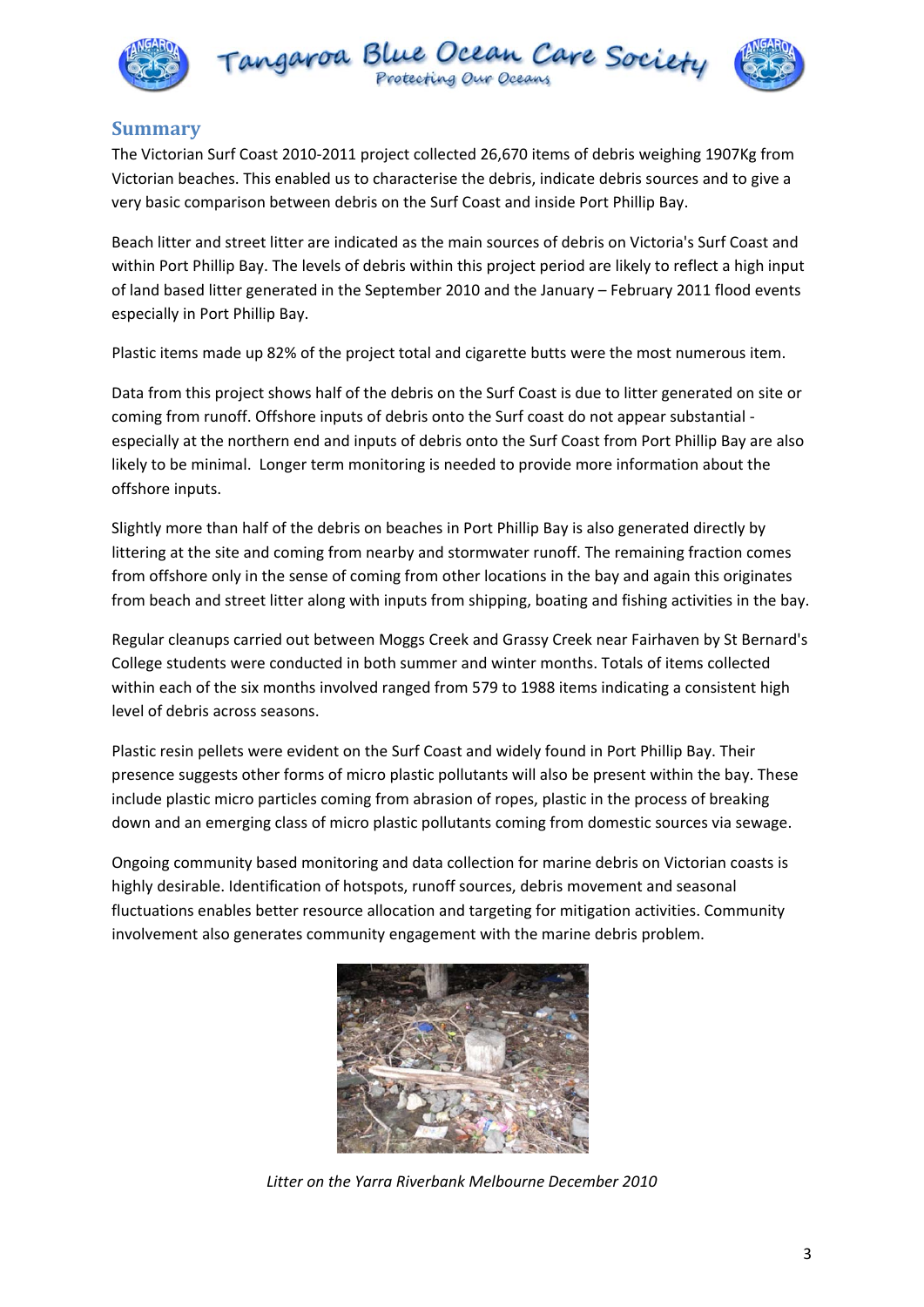



# **Project Site and Cleanup Details**

### **Table 1 – Clean Up Site Details**

| Victorian Cleanups Feb 2010 to April 2011                  |               |                |                            |             |          |  |  |
|------------------------------------------------------------|---------------|----------------|----------------------------|-------------|----------|--|--|
| <b>Site</b>                                                | Date          | <b>Total</b>   | <b>Weight Kg</b>           | <b>Bags</b> | Length M |  |  |
| SA Border to Cape Ottway (South West Coast)                |               |                |                            |             |          |  |  |
| East Narrawong Beach                                       | 13/02/2010    | 17.5           | 0.20                       | 0.25        | 1000     |  |  |
| <b>Cape Ottway to Point Lonsdale (Surf Coast)</b>          |               |                |                            |             |          |  |  |
| Cathedral Rock to Grassy Creek                             | 10/11/2010    | 570            | 59.05                      | 8.00        | 4000     |  |  |
| Moggs Creek to Grassy Creek                                | 3/02/2010     | 601            | 36.00                      | 5.00        | 4000     |  |  |
| Moggs Creek to Grassy Creek                                | 4/03/2010     | 1099           | 32.00                      | 6.00        | 5000     |  |  |
| Moggs Creek to Grassy Creek                                | 22/04/2010    | 777            | 30.00                      | 7.00        | 5000     |  |  |
| Moggs Creek to Grassy Creek                                | 13/03/2010    | 103            | 4.00                       | 1.00        | 300      |  |  |
| Moggs Creek to Grassy Creek                                | 15/07/2010    | 1988           | 51.67                      | 7.00        | 5000     |  |  |
| Moggs Creek to Grassy Creek                                | 19/08/2010    | 579            | 44.29                      | 6.00        | 4500     |  |  |
| Moggs Creek to Grassy Creek                                | 16/03/2011    | 613            | 36.90                      | 5.00        | 3000     |  |  |
| Painkalac Creek to Moggs Creek                             | 25/05/2010    | 1200           | 40.00                      | 7.00        | 3500     |  |  |
| Aireys Inlet Rivermouth to Archway                         | 13/10/2010    | 838            | 29.52                      | 4.00        | 5000     |  |  |
| Aireys Inlet Lighthouse to Urquharts<br><b>Bluff</b>       | 15/02/2011    | 191            | 36.90                      | 5.00        | 5000     |  |  |
| Point Roadknight to Hutt Gully                             | 12/03/2011    | 176            | 36.90                      | 5.00        | 3000     |  |  |
| Southside Beach                                            | 7/11/2010     | 98             | 29.52                      | 4.00        | 2000     |  |  |
| <b>Bells Beach</b>                                         | 21/11/2010    | 1164           | 100.00                     | 10.00       | 2000     |  |  |
| Jan Juc Beach                                              | 9/05/2010     | 398            | 50.00                      | 4.00        | 500      |  |  |
| Cosy Corner Torquay                                        | 24/02/2011    | 982            | 70.00                      | 2.00        | 1000     |  |  |
| Fisherman's Beach Torquay                                  | 4/11/2010     | $\pmb{0}$      | Data Not Collected<br>1000 |             |          |  |  |
| Port Phillip Bay                                           |               |                |                            |             |          |  |  |
| Corio Bay Geelong                                          | 27/02/2010    | 1911           | 177.00                     | 14.00       | 2000     |  |  |
| Sandridge Beach Melbourne                                  | 7/11/2010     | 1327           | 33.94                      | 4.60        | 1000     |  |  |
| City of Port Phillip Foreshore                             | 6/03/2011     | 7611.5         | 693.81                     | 94.00       | 11000    |  |  |
| Kerferd Rd Pier Melbourne                                  | 9/12/2010     | 2386           | 17.00                      | 1.50        | 200      |  |  |
| St Kilda Beach                                             | 23/01/2011    | 887            | 59.05                      | 8.00        | 100      |  |  |
| St Kilda Beach                                             | 22/01/2011    | 960            | 234.00                     | 31.70       | 1070     |  |  |
| <b>Wilsons Promontory to NSW Border (South East Coast)</b> |               |                |                            |             |          |  |  |
| <b>Sealers Cove</b>                                        | 22/02/2011    | $\overline{3}$ | 0.50                       | 0.25        | 100      |  |  |
| Port Welshpool                                             | 21/02/2011    | 190            | 4.86                       | 1.25        | 500      |  |  |
| 26                                                         | <b>Totals</b> | 26670          | 1907.12                    | 241.56      | 70770    |  |  |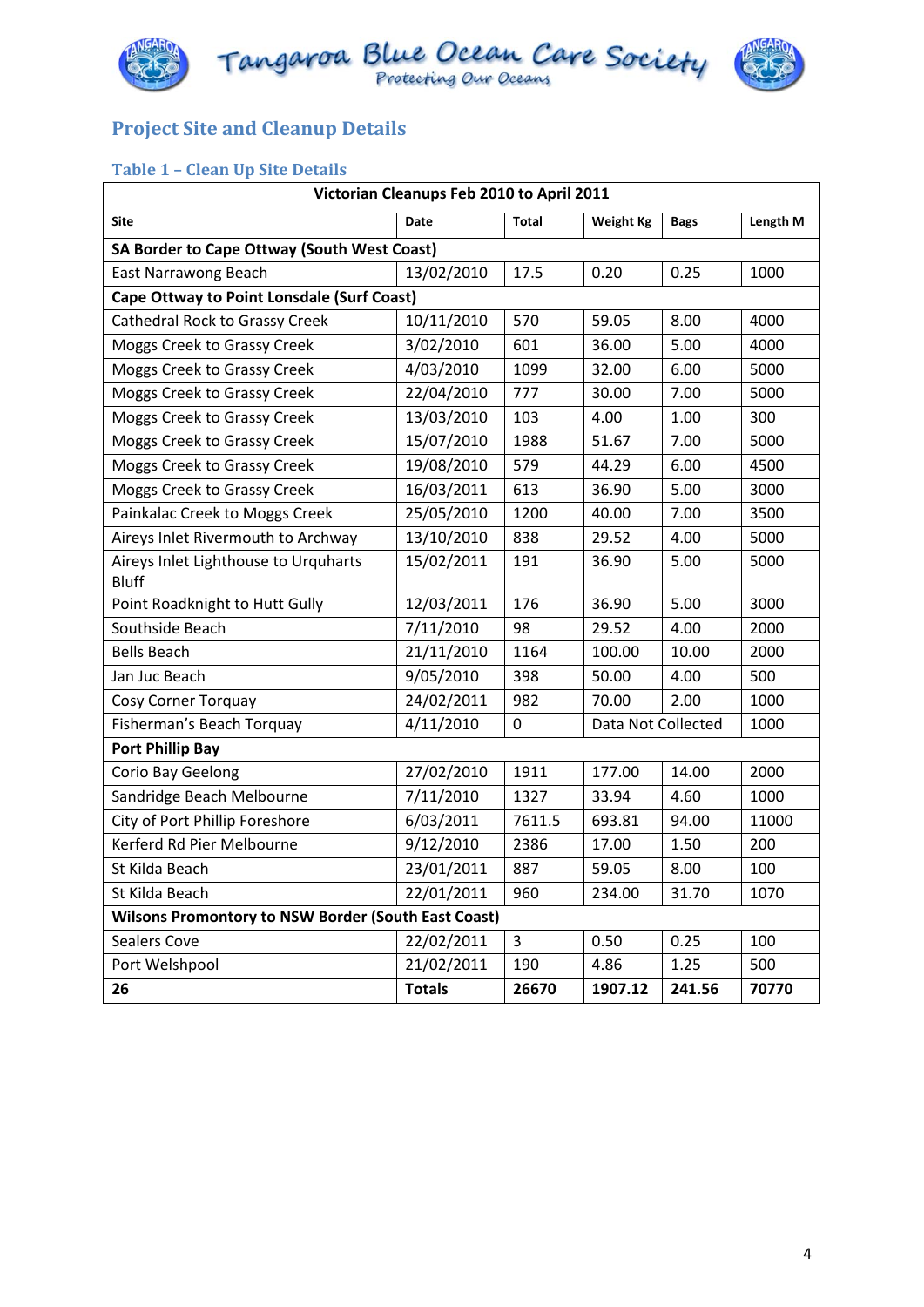

## **Details of items Collected**

### **Table 2 ‐ Top 10 Items ‐ Project**

| Rank | Item                         | Total |
|------|------------------------------|-------|
| 1    | Cigarettes/Filters           | 7285  |
| 2    | Polystyrene Foam             | 2694  |
| 3    | <b>Plastic Hard Pieces</b>   | 2341  |
| 4    | Plastic Wrap - Food          | 2020  |
| 5    | Lids/Bottle Tops/Corks       | 1206  |
| 6    | <b>Plastic Bag Remnants</b>  | 877   |
| 7    | <b>Plastic Bags</b>          | 877   |
| 8    | <b>Plastic Drink Bottles</b> | 776   |
| 9    | Paper/Newspaper/Cardboard    | 761   |
| 10   | Aluminum Cans                | 598   |

#### **Table 3 ‐ Material Makeup of Items by Site**

| <b>Site</b>                                                 | Plastic | Glass | Metal | Other |
|-------------------------------------------------------------|---------|-------|-------|-------|
| <b>East Narrawong Beach</b>                                 | 94%     | 6%    | 0%    | 0%    |
| <b>Cathedral Rock to Grassy Creek</b>                       | 70%     | 10%   | 5%    | 16%   |
| <b>Moggs Creek to Grassy Creek</b>                          | 84%     | 3%    | 3%    | 10%   |
| <b>Painkalac Creek to Moggs Creek</b>                       | 70%     | 13%   | 4%    | 13%   |
| <b>Aireys Inlet Rivermouth to Archway</b>                   | 87%     | 1%    | 1%    | 10%   |
| <b>Aireys Inlet Lighthouse to Urquharts</b><br><b>Bluff</b> | 59%     | 16%   | 4%    | 21%   |
| <b>Point Roadknight to Hutt Gully</b>                       | 84%     | 2%    | 2%    | 12%   |
| <b>Southside Beach</b>                                      | 51%     | 2%    | 4%    | 43%   |
| <b>Bells Beach</b>                                          | 77%     | 3%    | 6%    | 14%   |
| Jan Juc Beach                                               | 80%     | 6%    | 1%    | 13%   |
| <b>Cosy Corner Torquay</b>                                  | 89%     | 5%    | 2%    | 3%    |
| <b>Corio Bay Geelong</b>                                    | 55%     | 3%    | 9%    | 33%   |
| <b>City of Port Phillip Foreshore</b>                       | 83%     | 2%    | 4%    | 10%   |
| <b>Sandridge Beach Melbourne</b>                            | 84%     | 6%    | 2%    | 8%    |
| <b>Kerferd Rd Pier Melbourne</b>                            | 93%     | 2%    | 2%    | 3%    |
| <b>St Kilda Beach</b>                                       | 92%     | 3%    | 2%    | 4%    |
| <b>Sealers Cove</b>                                         | 100%    | 0%    | 0%    | 0%    |
| <b>Port Welshpool</b>                                       | 61%     | 11%   | 18%   | 11%   |
| <b>Project Average</b>                                      | 82%     | 4%    | 4%    | 11%   |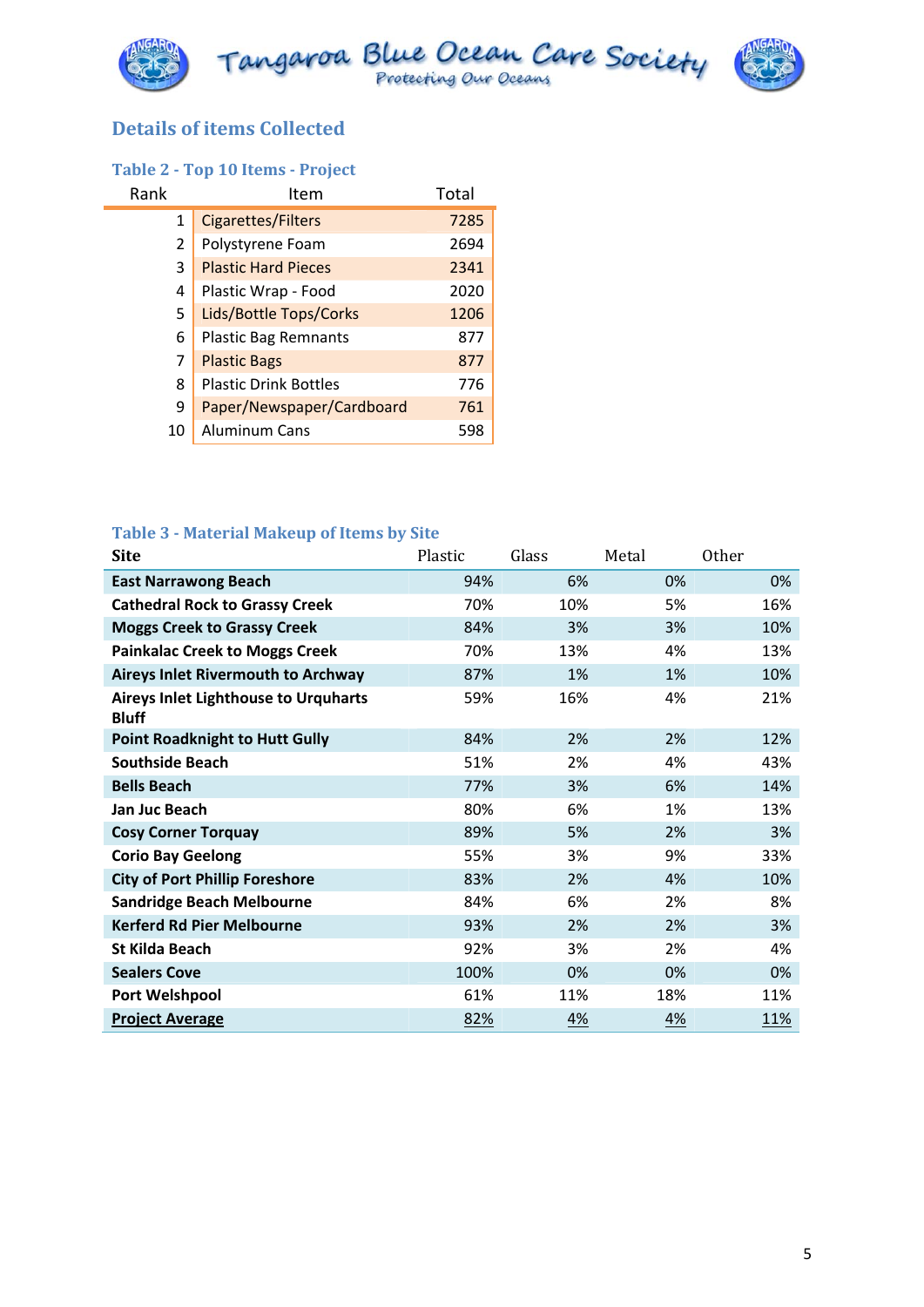



### **Debris Sources**

The types of items in table 2 ‐ especially cigarette butts, food wrappers, plastic bags, paper products and aluminum cans - indicate a strong litter component. Sources for these are littering practices at the clean up sites and street litter entering beaches from drains and creeks. Although there is no sub set of data to map the pre- and post flood events of early September 2010 and January, February 2011 debris carried by runoff from these events will have been a strong contributor in the bay and on the beaches.

## **Comparison of data from the Surf Coast and Port Phillip Bay**

Figure 1 below shows most debris for each region coming from end user (consumer) items and packaging followed by remnant items including fragments of polystyrene, hard plastic and bottle lids.



#### **Figure 1 Comparison of Clean Up Signatures Surf Coast and Port Phillip Bay**

#### **Table 4 Comparison of Top 10 Items Surf Coast and Port Phillip Bay**

| <b>Surf Coast</b> |                             |       | Port Phillip Bay             |       |  |
|-------------------|-----------------------------|-------|------------------------------|-------|--|
| Rank              | Item                        | Total | Item                         | Total |  |
| 1                 | <b>Cigarettes/Filters</b>   | 4102  | <b>Cigarettes/Filters</b>    | 3178  |  |
| 2                 | <b>Plastic Hard Pieces</b>  | 1233  | Polystyrene Foam             | 2019  |  |
| 3                 | Polystyrene Foam            | 667   | Plastic Wrap - Food          | 1620  |  |
| 4                 | <b>Plastic Bags</b>         | 520   | <b>Plastic Hard Pieces</b>   | 1105  |  |
| 5.                | Paper/Newspaper/Cardboard   | 367   | Lids/Bottle Tops/Corks       | 907   |  |
| 6                 | Plastic Wrap - Food         | 352   | <b>Plastic Drink Bottles</b> | 556   |  |
| $\overline{7}$    | Fishing Line - Metres       | 350   | <b>Plastic Bag Remnants</b>  | 512   |  |
| 8                 | <b>Plastic Bag Remnants</b> | 333   | <b>Straws</b>                | 403   |  |
| 9                 | Lids/Bottle Tops/Corks      | 299   | Paper/Newspaper/Cardboard    | 391   |  |
| 10                | Glass Broken                | 284   | Cups/Plates/Cutlery          | 368   |  |
|                   | 10                          | 8507  | 10                           | 1105  |  |

|    |       | Port Phillip Bay             |       |  |  |
|----|-------|------------------------------|-------|--|--|
|    | Total | Item                         | Total |  |  |
|    | 4102  | <b>Cigarettes/Filters</b>    | 3178  |  |  |
|    | 1233  | Polystyrene Foam             | 2019  |  |  |
|    | 667   | Plastic Wrap - Food          | 1620  |  |  |
|    | 520   | <b>Plastic Hard Pieces</b>   | 1105  |  |  |
|    | 367   | Lids/Bottle Tops/Corks       | 907   |  |  |
|    | 352   | <b>Plastic Drink Bottles</b> | 556   |  |  |
|    | 350   | <b>Plastic Bag Remnants</b>  | 512   |  |  |
|    | 333   | <b>Straws</b>                | 403   |  |  |
|    | 299   | Paper/Newspaper/Cardboard    | 391   |  |  |
|    | 284   | Cups/Plates/Cutlery          | 368   |  |  |
| 10 | 8507  | 10                           | 11059 |  |  |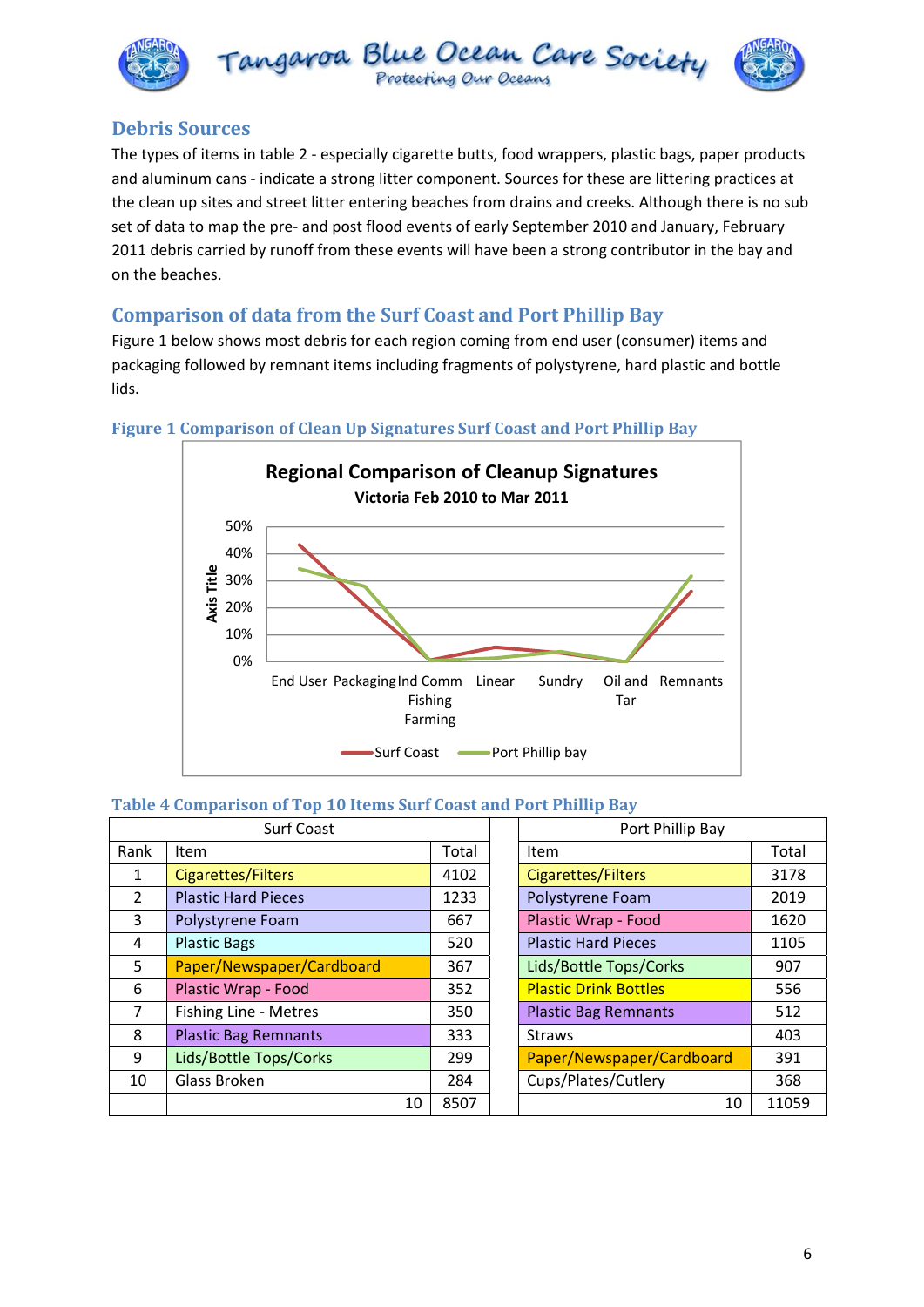

The proportion in each region attributable to littering or other local inputs\* is about half according to our estimates. Where does the non local half come from? Port Phillip Bay is a largely closed system with an exchange of waters with Bass Strait occurring approximately once every 12 months, suggesting debris will remain circulating in the bay. If it stays in the bay as suggested, the remaining non local fraction at any one site will consist of litter from other parts of the bay including episodic influxes from the river and drainage system together with an unidentified proportion from shipping, boating and fishing activity. To put it another way the data from the project suggests most debris is generated in the bay and remains trapped in the bay. On the Surf Coast there may be some offshore input from shipping and boating activities but the data from this project suggests this is not very substantial. The non local fraction may be more due to alongshore movement and from river borne debris which is likely to be episodically high especially from the Barwon River. Inputs onto the Surf Coast coming from Port Phillip Bay are likely to be minimal.

\*according to our litter and local index which is a basic estimate of the proportion of a sample coming from littering or other local sources.

#### **Table 5 Comparison of Litter Index Victorian Coasts**

**Regional Comparisons ‐ Litter Index (averaged), total items and Percentage of Plastic Items**

|                         | Average of<br>Litter &<br>Local Index | Average of Non<br>Local Index | Total<br><b>Items</b> | Percentage<br>of Plastic<br><b>Items</b> |
|-------------------------|---------------------------------------|-------------------------------|-----------------------|------------------------------------------|
| <b>South West Coast</b> | 0.42                                  | 0.58                          | 17.5                  | 94%                                      |
| <b>Surf Coast</b>       | 0.50                                  | 0.50                          | 11377                 | 81%                                      |
| Port Phillip Bay        | 0.58                                  | 0.42                          | 15082.5               | 82%                                      |
| <b>South East Coast</b> | 0.43                                  | 0.57                          | 193                   | 62%                                      |
| <b>Project Average</b>  | 0.48                                  | 0.52                          | 26670                 | 82%                                      |

### **Plastic Resin Pellets**

Plastic resin pellets were evident at some sites on the Surf Coast and were found to be a widespread pollutant within Port Phillip Bay, at this stage mainly on beaches in the north eastern sector of the bay. The Port Phillip Bay plastic resin pellet problem is covered in our Marine Micro pollution Newsletter No 2 May 2011.



*Plastic Resin Pellets on the beach at Kerferd Road Pier Melbourne December 2010*